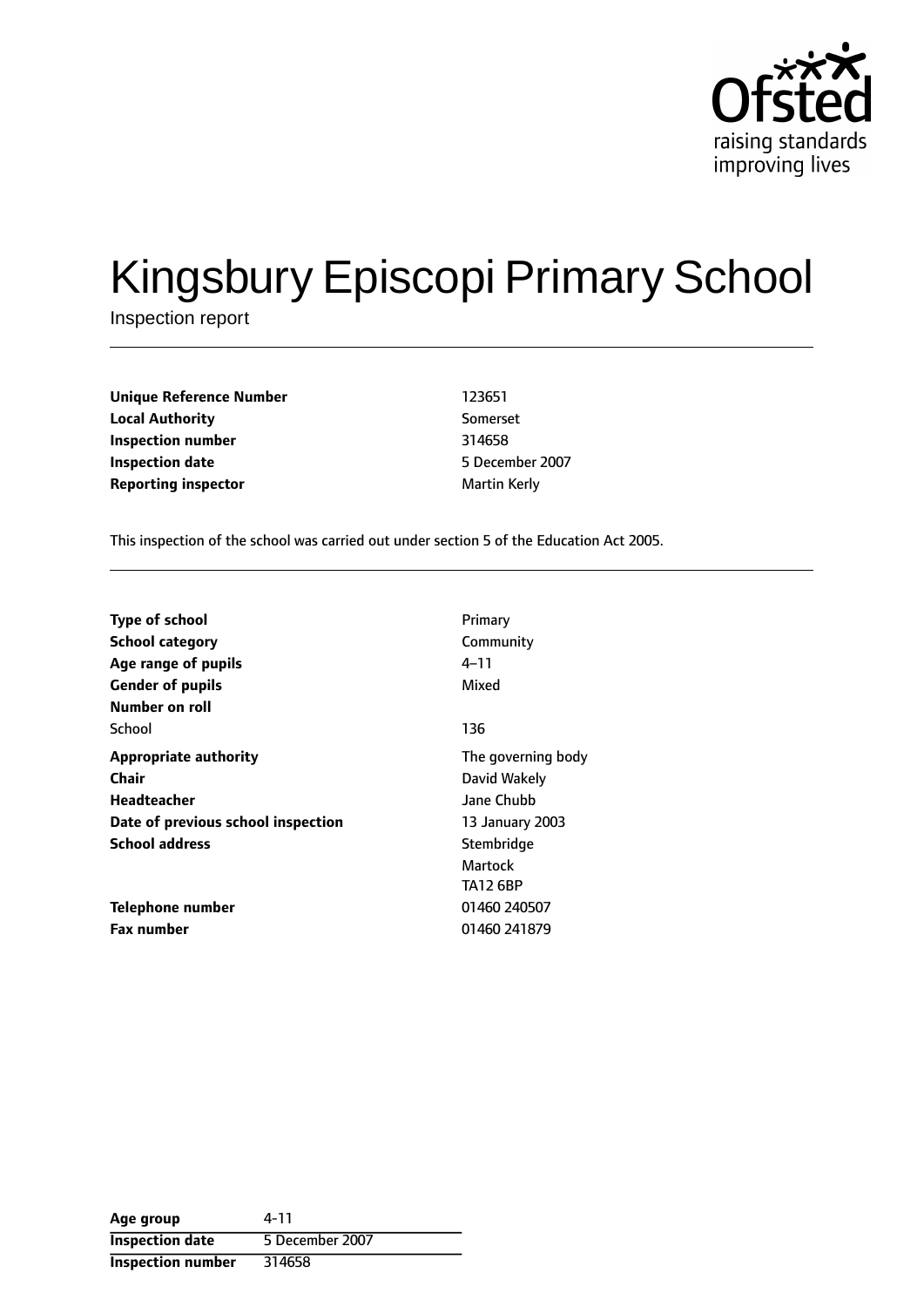.

© Crown copyright 2007

#### Website: www.ofsted.gov.uk

This document may be reproduced in whole or in part for non-commercial educational purposes, provided that the information quoted is reproduced without adaptation and the source and date of publication are stated.

Further copies of this report are obtainable from the school. Under the Education Act 2005, the school must provide a copy of this report free of charge to certain categories of people. A charge not exceeding the full cost of reproduction may be made for any other copies supplied.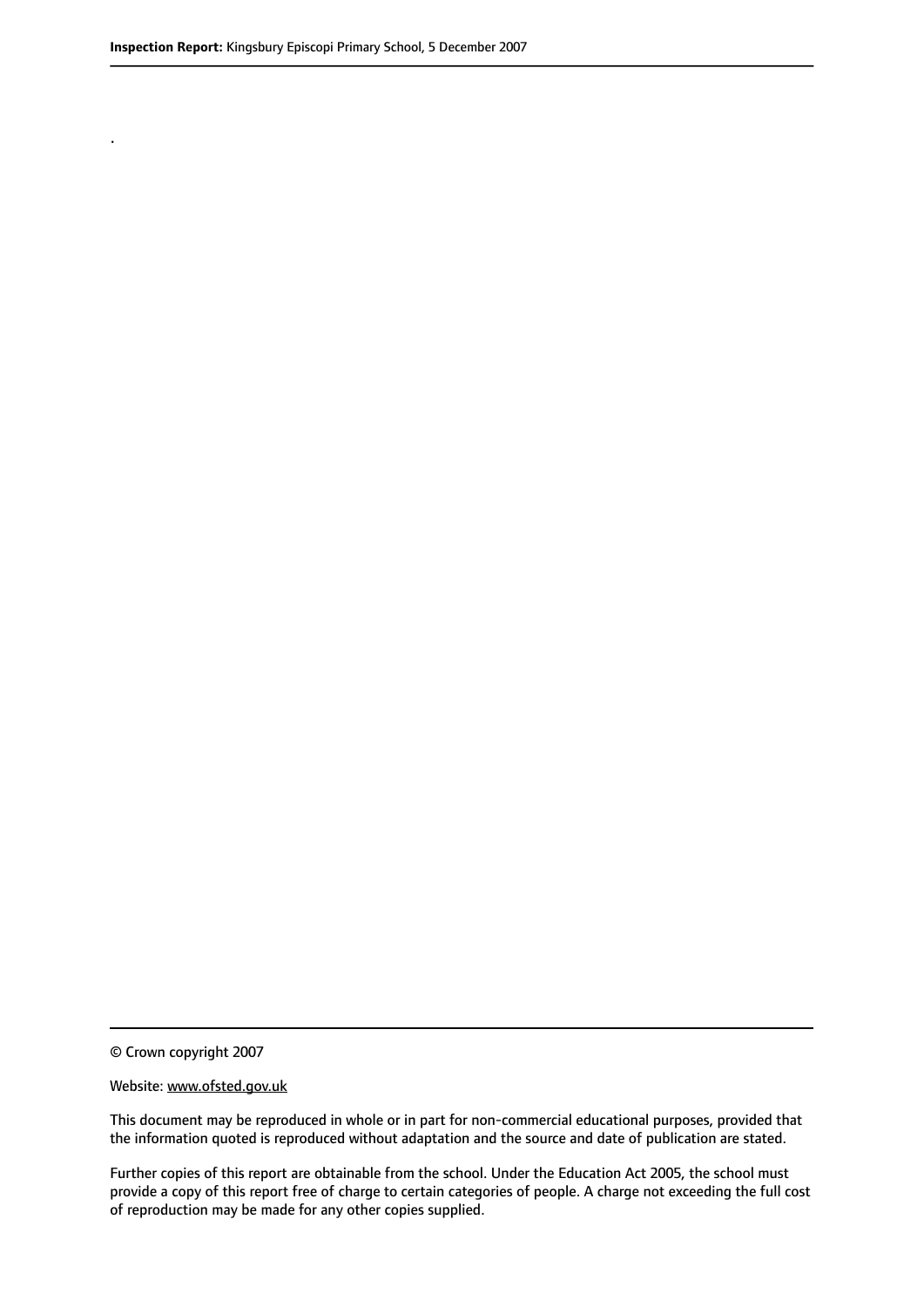# **Introduction**

The inspection was carried out by two Additional Inspectors.

## **Description of the school**

The school is smaller than the average primary school. Younger pupils are taught in classes with two year groups whilst the older pupils are in classes with a single year group. Pupils come from a wide range of socio-economic circumstances in the surrounding rural area. Almost all are White British. Their attainment on entry is exceptionally wide but overall it is broadly similar to that usually found. More pupils transfer into the school when they are older than is usually the case in schools of this size. A significant proportion of these pupils have learning difficulties and/or disabilities but the overall proportion of pupils with learning difficulties is below average.

#### **Key for inspection grades**

| Grade 1 | Outstanding  |
|---------|--------------|
| Grade 2 | Good         |
| Grade 3 | Satisfactory |
| Grade 4 | Inadequate   |
|         |              |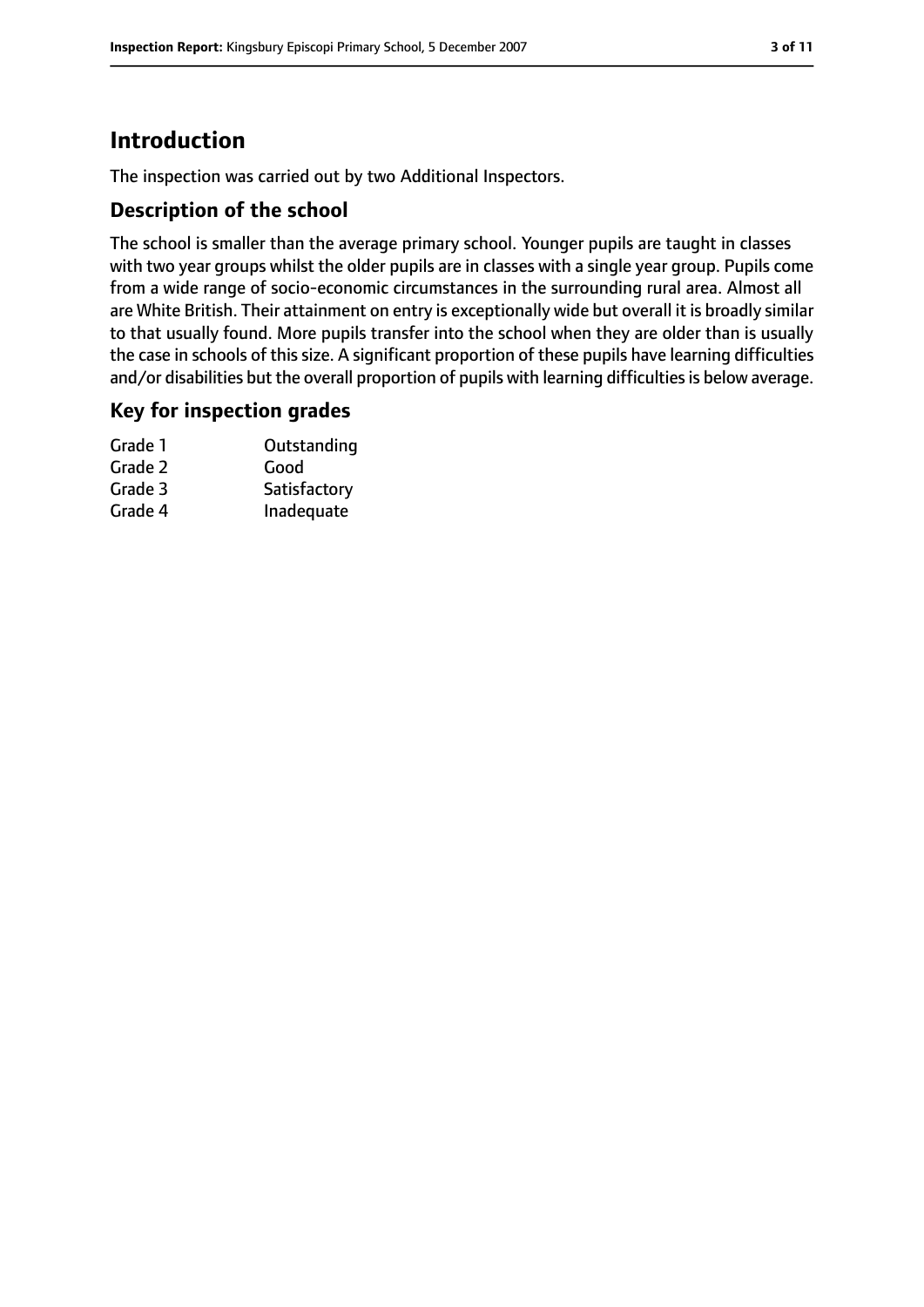# **Overall effectiveness of the school**

#### **Grade: 2**

This is a good school and serves its community well. It has many strengths and few areas in need of improvement. Pupils quickly settle into school and get off to a good start in the Foundation Stage. The school has a very strong commitment to the all- round development of every individual pupil, and this is recognised and appreciated by almost all parents, one of whom commented, 'Every child is valued.' Another parent wrote, 'The school has created a friendly and positive environment for learning in which children's achievements are celebrated and encouraged.' Pupils achieve well and their personal development and well-being are good. This is because they are taught well and the staff team provides effective care, guidance and support, including some very successful arrangements for helpful academic guidance. The headteacher provides good leadership and, together with governors and other leaders, has an accurate view of the school's performance. The school has successfully addressed the few issues identified in the last inspection report and has a good capacity to improve further.

Standards are above average by the end of Year 6. Pupils with learning difficulties and/or disabilities make good progress because of the early identification of their needs and the well-focused additional support they receive. Most of the more able pupils also make good progress but a few do not achieve their full potential. Teaching is good, with many interesting activities to stimulate the pupils. However, teachers do not always ensure work is matched to their pupils' wide range of abilities. In a few lessons, all the pupils are given the same work, with similar levels of support and time given to complete work. This slows the pace of learning for some, particularly the more able.

The curriculum is good and pupils say they enjoy their time in school, particularly the many additional activities and events. The curriculum is being adapted well to reflect national developments in English and mathematics, but as yet, there is only limited guidance to help teachers plan to develop the pupils' skills in other subjects and establish links between them. Pupils make an outstanding contribution to the life of the school, suggesting innovative ideas and many keenly taking on additional responsibilities such as being eco warriors, school councillors or house captains.

Leadership and management are good. The leadership team and subject leaders energetically promote improvements. There are frequent checks on the school's performance, such as the quality of teaching, and judgements made are accurate. However, the scheduling of such checks is not sufficiently systematic and the information gained from them is not always clearly summarised for use in planning improvements or conducting further checks.

## **Effectiveness of the Foundation Stage**

#### **Grade: 2**

Provision is good in the Foundation Stage. The sensitive and flexible approaches for introducing children to school enable them to make good progress from the time they start at school. This is recognised and appreciated by parents, one of whom wrote, 'My child's transition to Reception was handled so well by the school with its cohesive 'family' approach that it has been a happy and positive time in his life.' On entry, a significant proportion of children are below national expectations in English and mathematical skills, whilst others are above expectations in most aspects. By the end of the year, most children are attaining the levels expected nationally, and some are exceeding them, having made particularly good progressin language and mathematical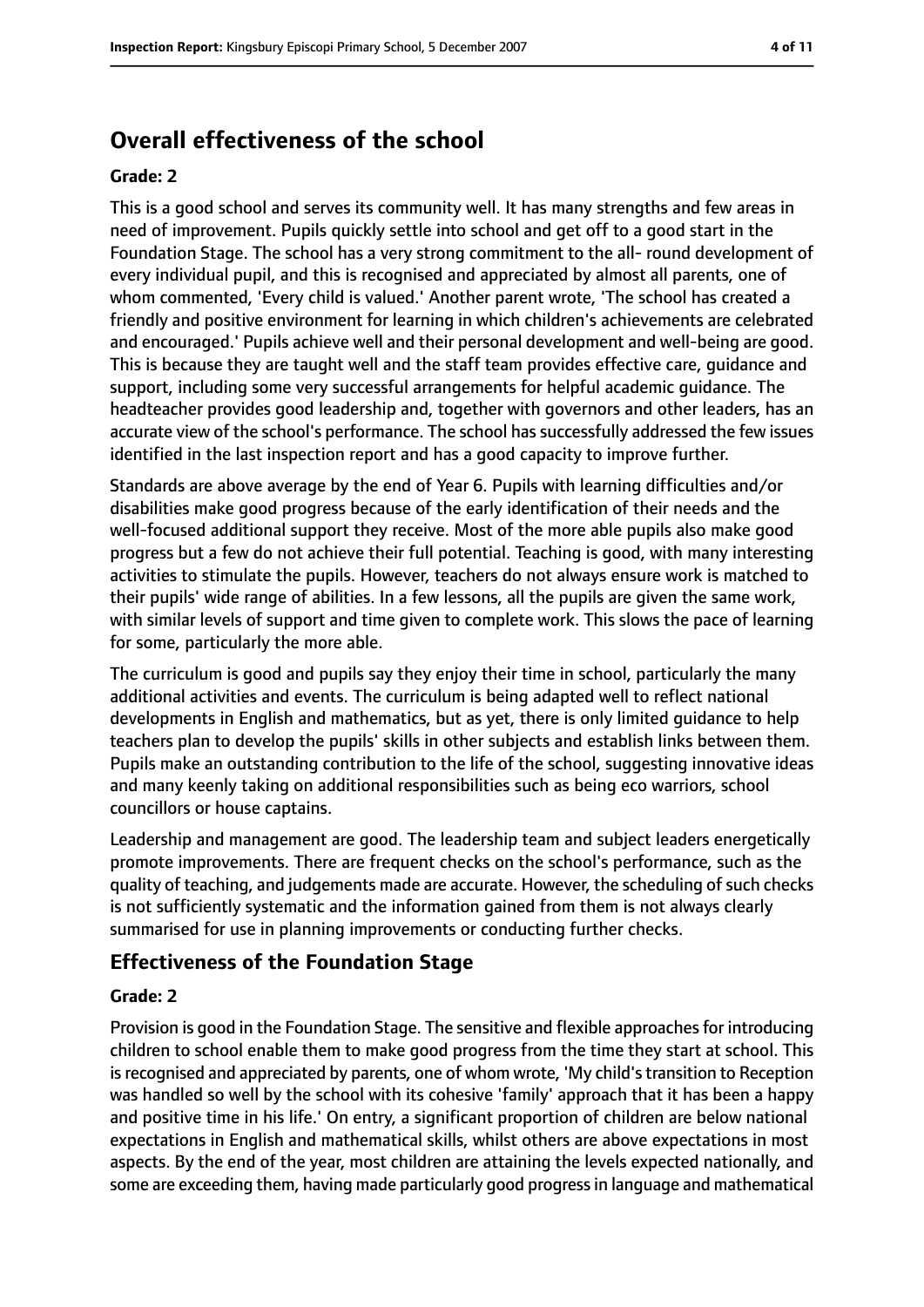skills. Within the context of a mixed Reception and Year 1 class, the teacher and teaching assistants provide a good range of learning experiences, indoors and out, with satisfactory opportunities to learn independently through play.

## **What the school should do to improve further**

- Ensure teachers set work that is accurately matched to the pupils' wide range of abilities and suitably challenges them all, including the more able.
- Adopt more systematic ways of checking aspects of the school's performance and how the findings are recorded for future consideration.
- Establish clear quidance on planning for developing skills and establishing links across the curriculum, beyond the core subjects.

## **Achievement and standards**

#### **Grade: 2**

Standards fluctuate over time, with relatively few pupils in each year group, but overall they are above average and achievement is good. Standards by the end of Year 2 are above average in reading, writing and mathematics, with almost all pupils attaining the nationally expected levels for their age. Good progress in Years 3 to 6, including by those pupils who join the school after Year 2, results in above-average standards by the end of Year 6. One parent new to the school, reflecting on this, wrote, 'We can't believe how much progress our child has made since being at Kingsbury.' Standards have recently been higher in English and science than in mathematics but, following a school focus on mathematical calculation, the standards achieved by pupils currently in Years 5 and 6 have improved. Frequent staff changes led to a slowing of progress by a few pupils in Years 1 and 2, but these pupils are now on track to attain their targets at the end of this year. Targets for Year 6 pupils were raised following particularly good progress made in Year 5 last year, although not all of the more able pupils are predicted to exceed national expectations.

## **Personal development and well-being**

#### **Grade: 2**

The spiritual, moral, social and cultural development of pupils is good, with particular strengths in moral and social development. Pupils behave well and almost all are very thoughtful in the way they support one another. Pupils respond very positively to the way the school most effectively encourages them to take on responsibilities around the school and in the community. Parents recognise these characteristics, one commenting, 'We are continually impressed with the behaviour and attitude of pupils towards each other, staff and visitors.' Another wrote, 'They are given choices, listened to, given responsibilities and plenty of encouragement.' These opportunities contribute well to the good level of skills needed for the next stage of their education and adult life. Pupils speak earnestly about the importance of a healthy diet, appreciate the improved school dinners with 'no more grey broccoli' and the daily physical activity programme. They feel safe and know whom to turn to if worried about something. Attendance fluctuates and is satisfactory. Very recently, it has improved in response to the effective steps taken by the school.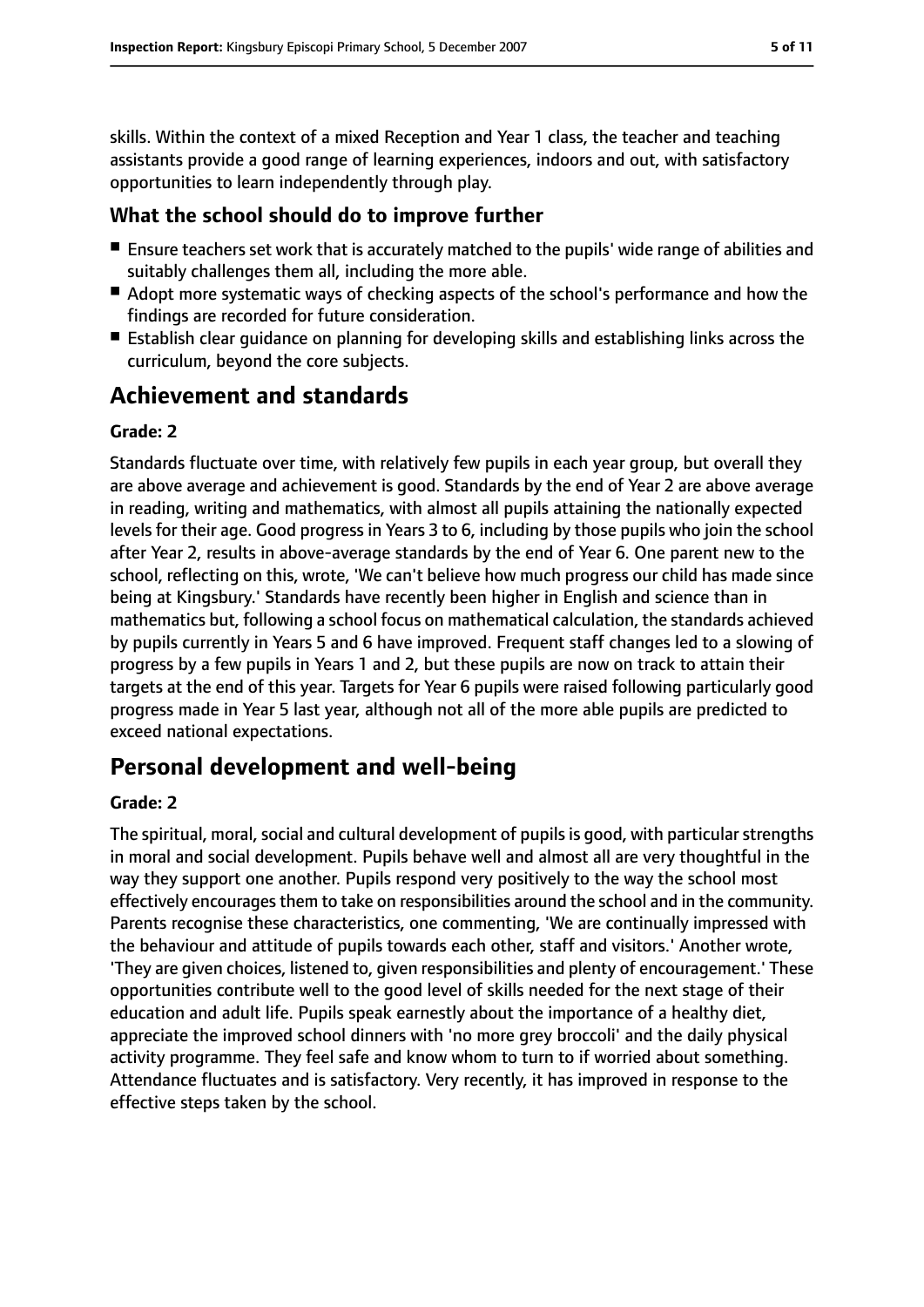# **Quality of provision**

## **Teaching and learning**

#### **Grade: 2**

Teachers plan interesting activities that stimulate and encourage pupils and in most lessons almost all pupils are absorbed in their work. Effective use is made of the relatively small hall and computer suite by splitting whole classes and deploying teaching assistants effectively to enable pupils to be taught in smaller groups. This leads to good learning. Teachers assess their pupils' progress well. In the Foundation Stage, the teacher and teaching assistants carefully observe and record children's responses to activities. In the older classes, in Years 3-6, teachers provide detailed feedback when marking work, helping to explain the next steps pupils need to take to improve. The recent introduction of 'learning walls' is helping pupils to become even more involved and reflective about their learning, and teachers ensure pupils are very clear about their short-term targets. In those lessons where learning is less rapid, teachers have not made the best use of the good assessment information available. They set their pupils the same challenges within the same timescales, with the level of expectation and challenge for the more able not being high enough. Pupils with learning difficulties are often supported effectively by an adult but the more able pupils receive additional help less often and consequently do not always make such good progress.

#### **Curriculum and other activities**

#### **Grade: 2**

The broad curriculum includes many practical experiences that contribute well to pupils' enthusiasm forschool. Imaginative materials have been introduced that very effectively promote pupils' social and emotional development. The recent Healthy School Award reflects the successful commitment to other aspects of pupils' personal development. The curriculum is adapted well to meet the needs of pupils with learning difficulties. The long-established four-year rolling programme of topics is under review. It does not currently provide sufficient guidance on how to plan for a progression in skills in, for example, geography or history, or opportunities to develop these skills more systematically by linking one subject to another. The curriculum is enriched well by a broad range of additional activities, international links, visits and visitors, successfully broadening pupils' horizons beyond their immediate community.

#### **Care, guidance and support**

#### **Grade: 2**

The school's commitment to the individual needs of every pupil is a strength recognised by parents. One wrote, 'The staff are always supportive and helpful.' There is sensitive and discrete provision for vulnerable pupils and effective liaison with other professionals to help meet their needs. All the statutory procedures designed to safeguard pupils are implemented rigorously and are constantly under review by the governors. The good care and support contribute to pupils' positive attitudes and self-esteem. Academic guidance has improved significantly with the introduction of new approaches, such as carefully layered targets. Older pupils in particular are exceptionally clear about what it is they are learning, how they can improve and their short-term targets.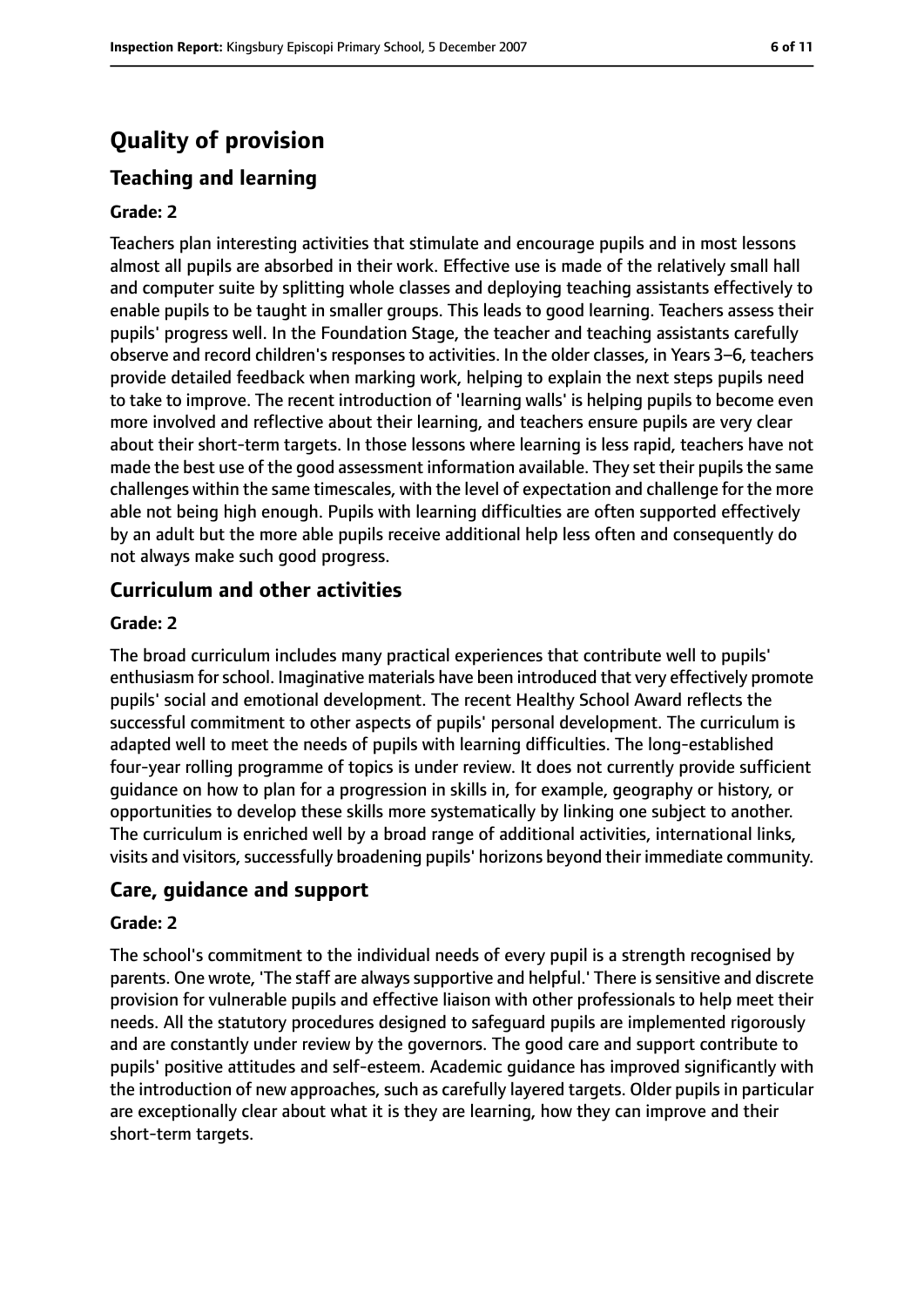## **Leadership and management**

#### **Grade: 2**

The headteacher has raised the profile of the leadership team. Subject leaders provide good role models for their colleagues and are having a strong impact on developments, for example, the work on personal and emotional education and in developing new strategies for teaching mathematics. The headteacher has established efficient ways of gathering assessment information about all pupils and effectively tracks their progress individually and collectively. These data are used well to identify trends in progress by individuals or groups, to deploy additional support where needed, and to help set targets for the end of each year. Although the school has an accurate view of its performance, the checking of some aspects is not always systematically planned or conducted. In a few instances, useful activities, such as checking 'progress books' or observing lessons, are not followed up by formally recording and sharing the main findings. This reduces their influence on any plans or activities designed to bring about improvement. The governors are well led and have effective systems for keeping themselves informed about the school. They are fully engaged in all key decisions and successfully hold the school to account.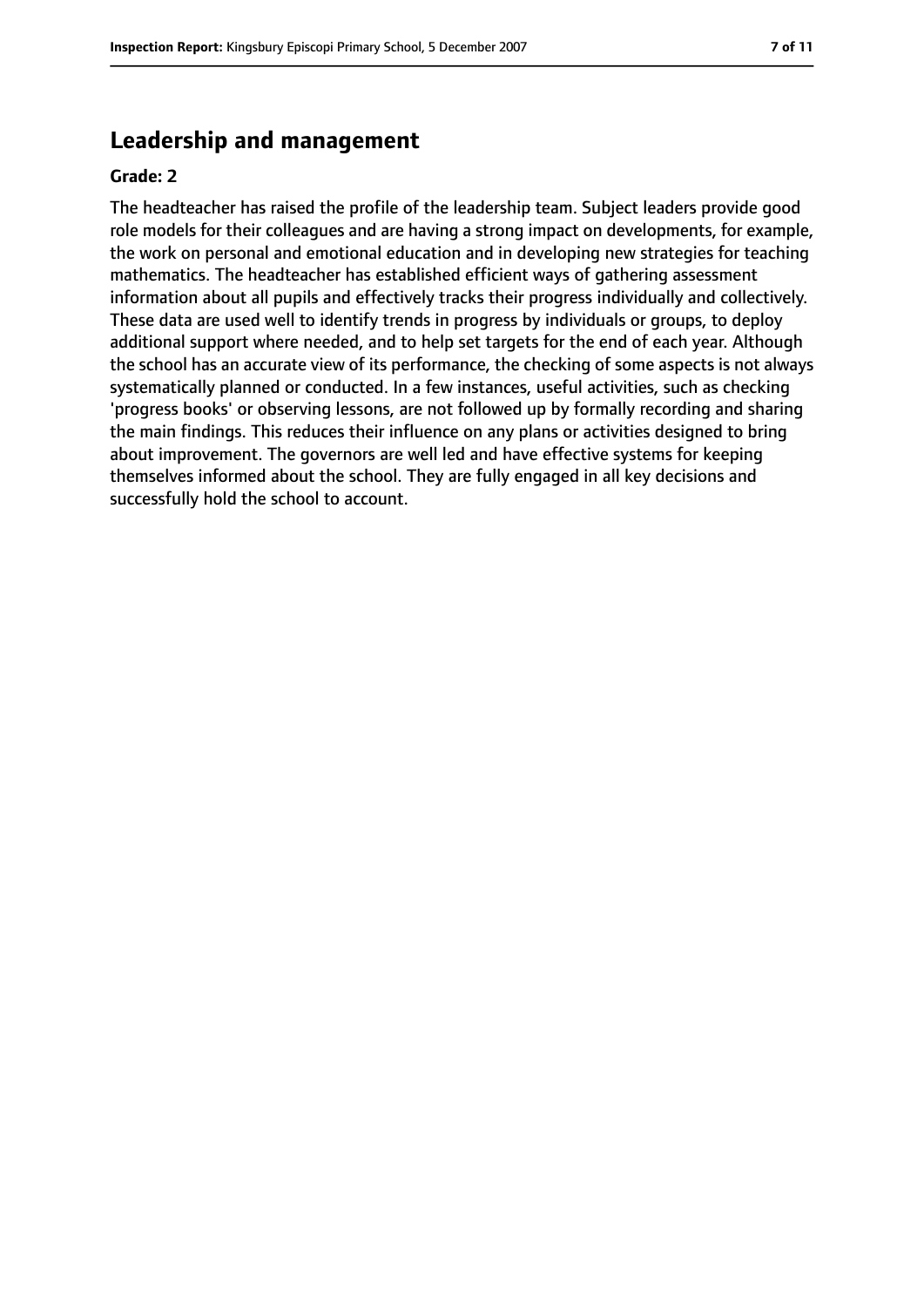**Any complaints about the inspection or the report should be made following the procedures set out in the guidance 'Complaints about school inspection', which is available from Ofsted's website: www.ofsted.gov.uk.**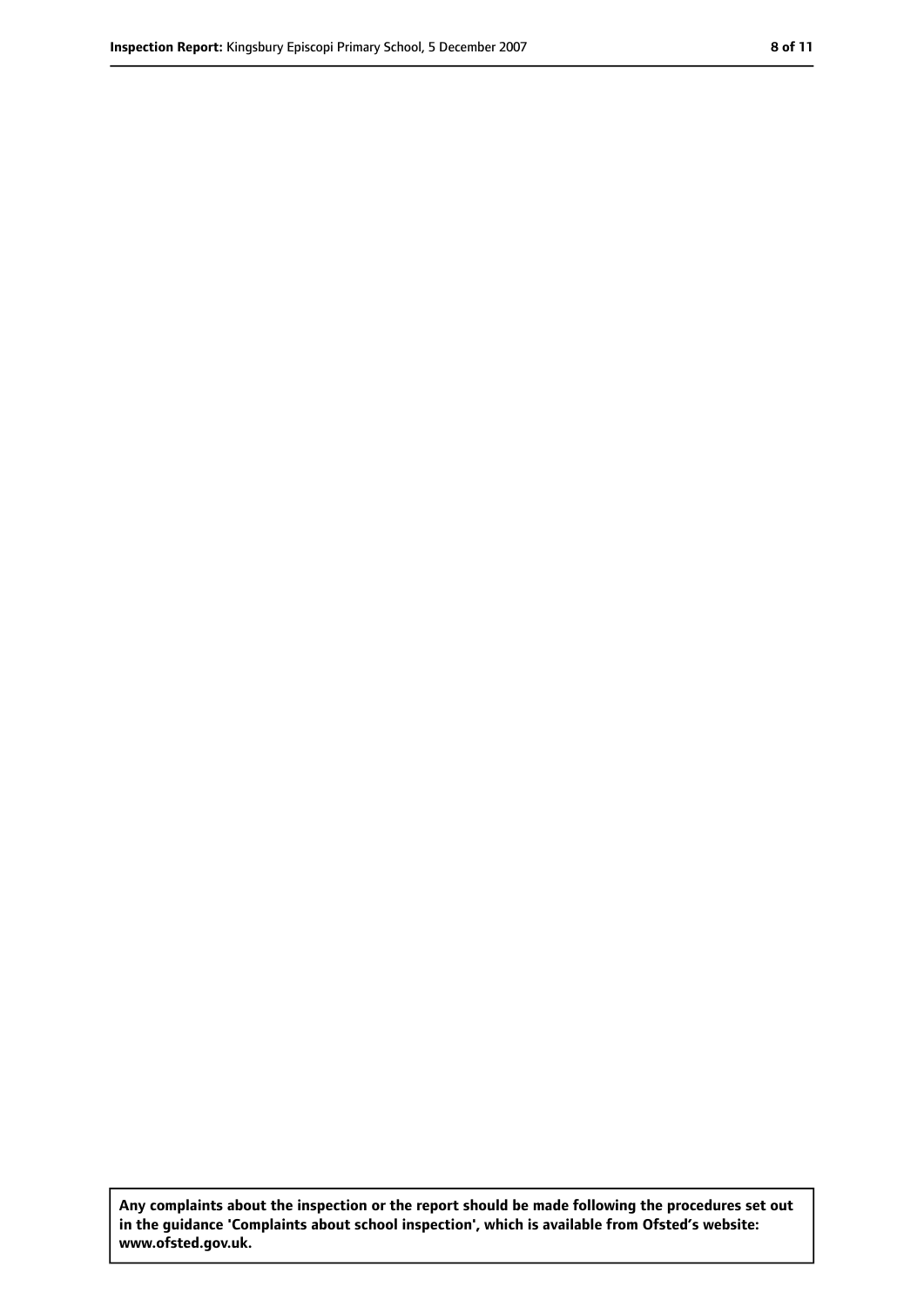# **Inspection judgements**

| $^{\backprime}$ Key to judgements: grade 1 is outstanding, grade 2 good, grade 3 satisfactory, and | <b>School</b>  |
|----------------------------------------------------------------------------------------------------|----------------|
| arade 4 inadequate                                                                                 | <b>Overall</b> |

## **Overall effectiveness**

| How effective, efficient and inclusive is the provision of education, integrated<br>care and any extended services in meeting the needs of learners? |     |
|------------------------------------------------------------------------------------------------------------------------------------------------------|-----|
| Effective steps have been taken to promote improvement since the last<br>inspection                                                                  | Yes |
| How well does the school work in partnership with others to promote learners'<br>well-being?                                                         |     |
| The effectiveness of the Foundation Stage                                                                                                            |     |
| The capacity to make any necessary improvements                                                                                                      |     |

#### **Achievement and standards**

| How well do learners achieve?                                                                               |  |
|-------------------------------------------------------------------------------------------------------------|--|
| The standards <sup>1</sup> reached by learners                                                              |  |
| How well learners make progress, taking account of any significant variations between<br>groups of learners |  |
| How well learners with learning difficulties and disabilities make progress                                 |  |

## **Personal development and well-being**

| How good is the overall personal development and well-being of the<br>learners?                                  |  |
|------------------------------------------------------------------------------------------------------------------|--|
| The extent of learners' spiritual, moral, social and cultural development                                        |  |
| The extent to which learners adopt healthy lifestyles                                                            |  |
| The extent to which learners adopt safe practices                                                                |  |
| How well learners enjoy their education                                                                          |  |
| The attendance of learners                                                                                       |  |
| The behaviour of learners                                                                                        |  |
| The extent to which learners make a positive contribution to the community                                       |  |
| How well learners develop workplace and other skills that will contribute to<br>their future economic well-being |  |

## **The quality of provision**

| How effective are teaching and learning in meeting the full range of the<br>learners' needs?          |  |
|-------------------------------------------------------------------------------------------------------|--|
| How well do the curriculum and other activities meet the range of needs<br>and interests of learners? |  |
| How well are learners cared for, quided and supported?                                                |  |

#### **Annex A**

 $^1$  Grade 1 - Exceptionally and consistently high; Grade 2 - Generally above average with none significantly below average; Grade 3 - Broadly average to below average; Grade 4 - Exceptionally low.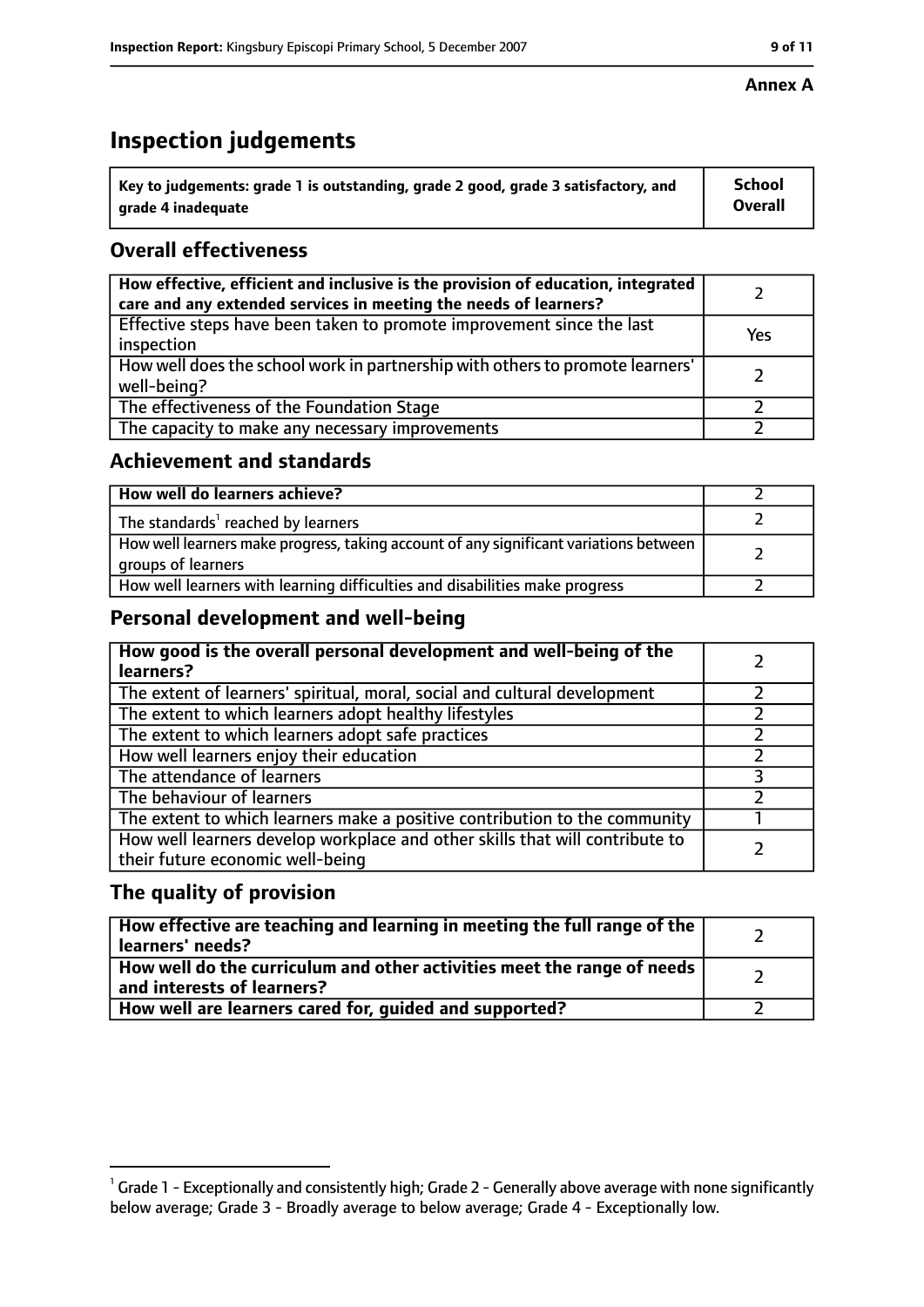# **Leadership and management**

| How effective are leadership and management in raising achievement<br>and supporting all learners?                                              |           |
|-------------------------------------------------------------------------------------------------------------------------------------------------|-----------|
| How effectively leaders and managers at all levels set clear direction leading<br>to improvement and promote high quality of care and education |           |
| How effectively leaders and managers use challenging targets to raise standards                                                                 |           |
| The effectiveness of the school's self-evaluation                                                                                               |           |
| How well equality of opportunity is promoted and discrimination tackled so<br>that all learners achieve as well as they can                     |           |
| How effectively and efficiently resources, including staff, are deployed to<br>achieve value for money                                          | 7         |
| The extent to which governors and other supervisory boards discharge their<br>responsibilities                                                  |           |
| Do procedures for safequarding learners meet current government<br>requirements?                                                                | Yes       |
| Does this school require special measures?                                                                                                      | <b>No</b> |
| Does this school require a notice to improve?                                                                                                   | No        |